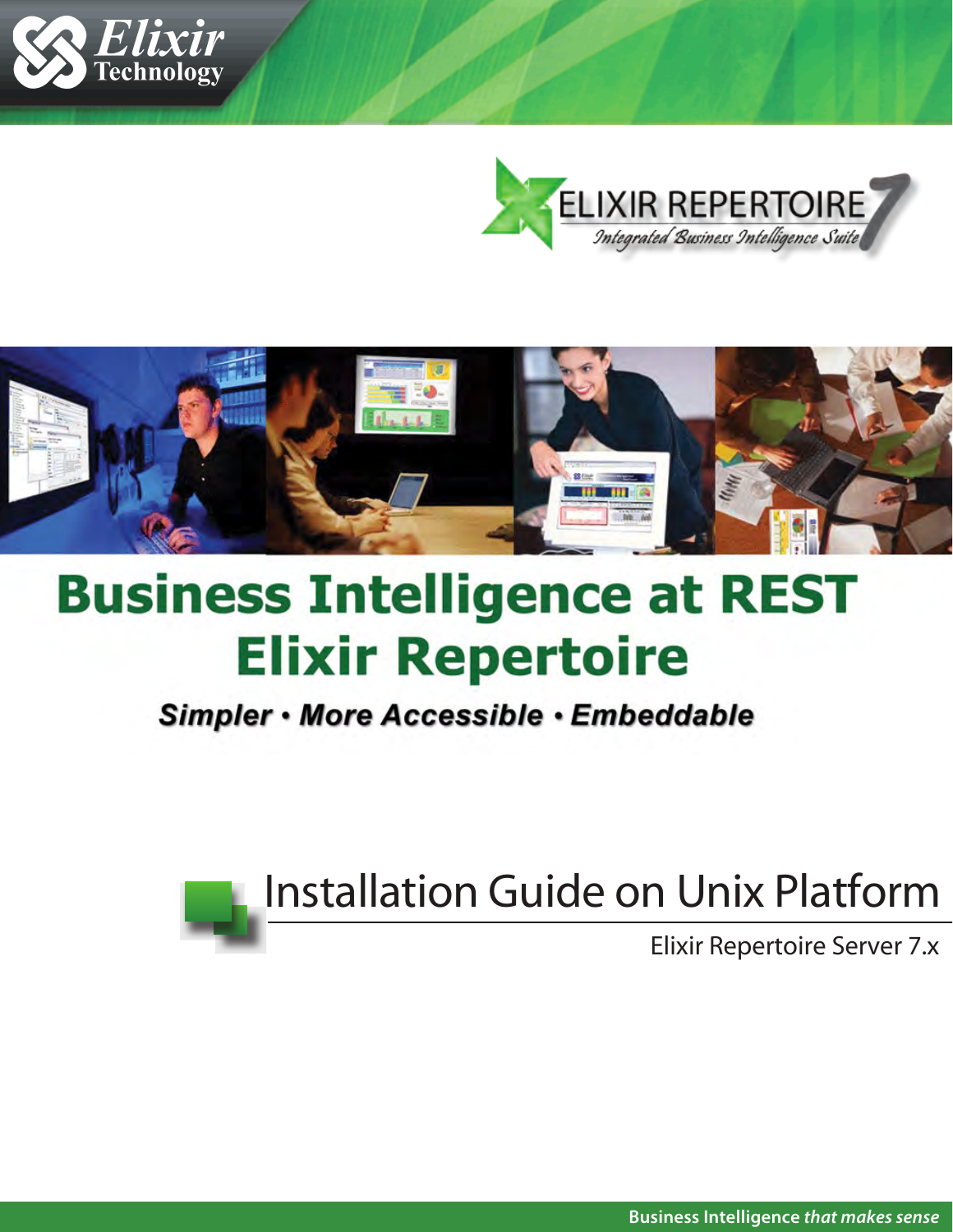# **Installation of Elixir Repertoire Server 7.x.x on Unix platform**

# **TABLE OF CONTENTS**

| 1.1   |                                                                           |  |
|-------|---------------------------------------------------------------------------|--|
|       |                                                                           |  |
| 2.1   |                                                                           |  |
| 2.2   |                                                                           |  |
| 2.3   |                                                                           |  |
| 2.4   |                                                                           |  |
| 2.5   |                                                                           |  |
| 2.6   |                                                                           |  |
| 2.7   | /bin – StartServer.sh (with JConsole enabled)Error! Bookmark not defined. |  |
| 2.7.1 |                                                                           |  |
| 2.7.2 | Verifying successful startup of the Repertoire Server  4                  |  |
| 2.7.3 |                                                                           |  |
|       |                                                                           |  |
| 3.1   |                                                                           |  |
| 3.2   |                                                                           |  |
| 3.2.1 |                                                                           |  |
| 3.3   |                                                                           |  |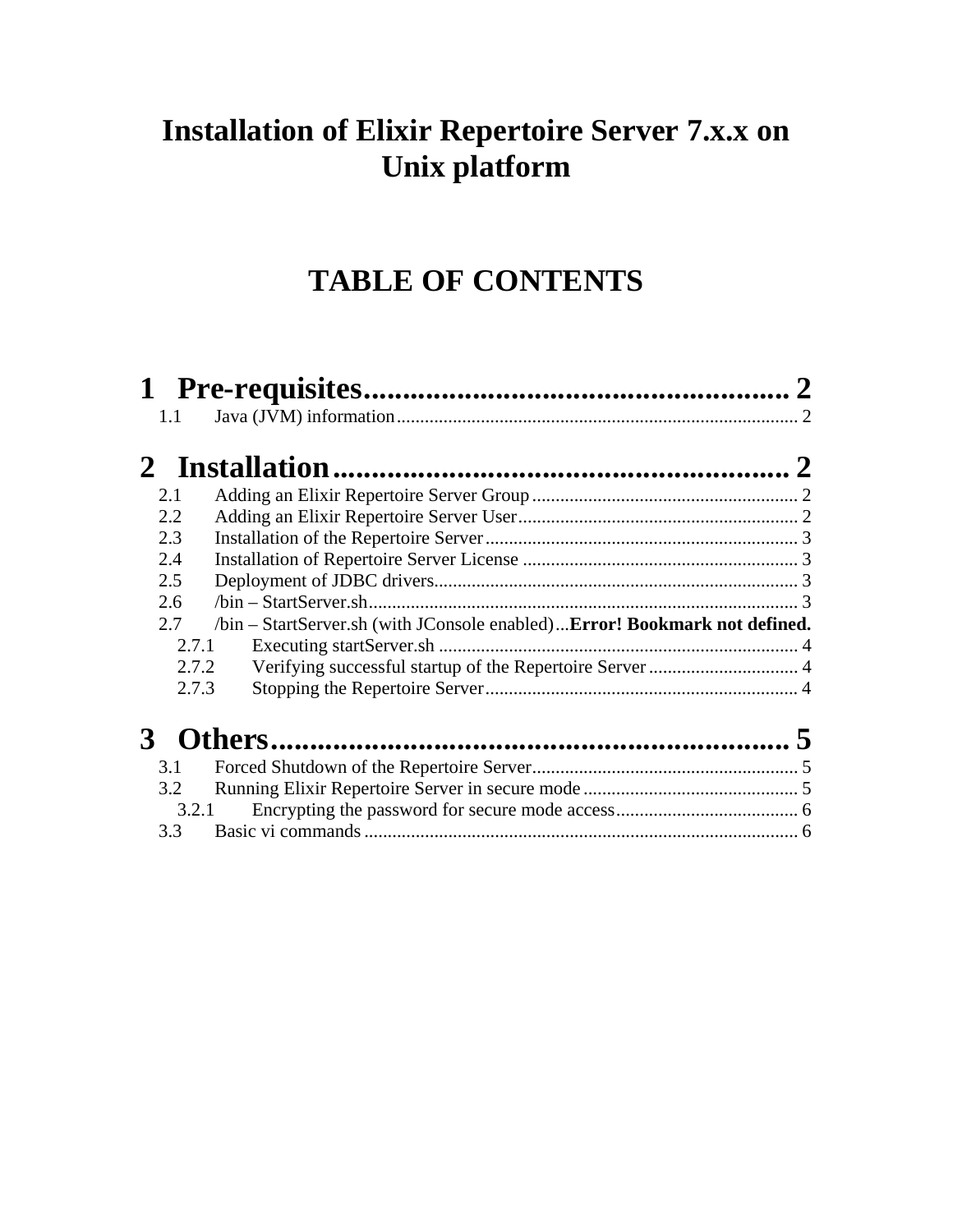# **1 Pre-requisites**

# 1.1 **Java (JVM) information**

It is strongly recommended that Java Runtime Environment (JRE) or Java Development Kit (JDK) versions 1.5.0\_12 and above by Sun Microsystems be used for Repertoire Versions 7.x.x as earlier versions of open source Java that is shipped together with the OS package may not be compatible. Download or copy over the JRE/JDK file to an appropriate directory and expand through the issuing of the following command as an example:

./jdk1.6.0\_03.bin

If the file is an rpm file, issue the following command as an example:

./jdk1.6.0\_03.bin.rpm

The installation will begin with the User License Agreement being displayed on screen. Scroll down to the end and input 'yes' or 'y' to proceed with the installation of the JDK. Once installed, ensure that the Java path in the Repertoire Server startServer.sh file is correctly mapped to the appropriate Java directory (refer to section 2.6). It is advisable not to overwrite or delete the existing Java installation as other applications may be running on it.

# **2 Installation**

# 2.1 **Adding an Elixir Repertoire Server Group**

In the Unix environment, as root, create a group e.g. "elixiruser" by inputting the following at command line:

groupadd elixiruser

# 2.2 **Adding an Elixir Repertoire Server User**

As root, create a user "elixir" to the group e.g. "elixiruser" at command line:

```
useradd -g elixir elixiruser
```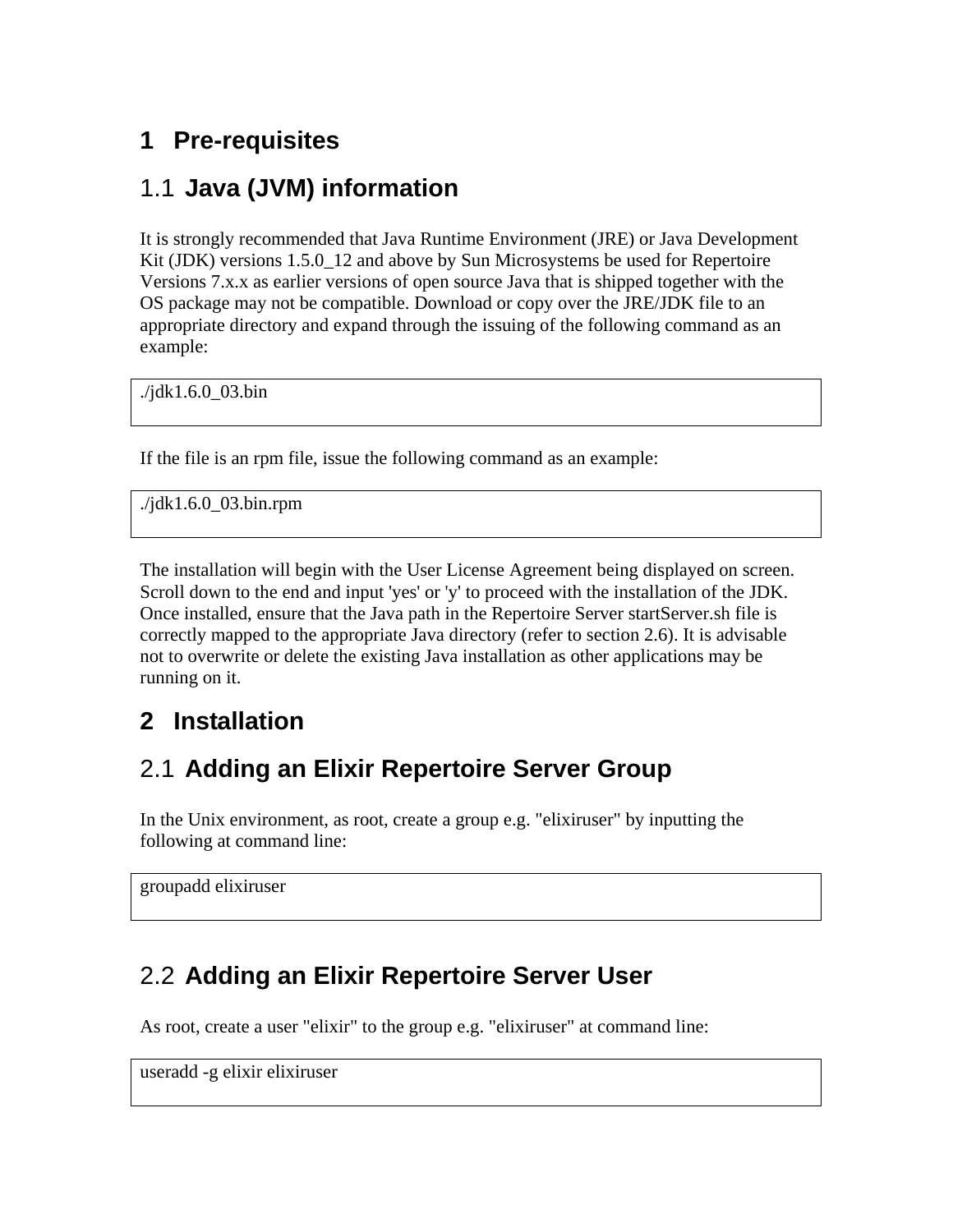# 2.3 **Installation of the Repertoire Server**

If logged on as "root", log off and log on as "elixir" user to copy or download the Repertoire-Server-X.X.X.zip file to the installation directory (e.g /opt/elixir).

Proceed to unzip the Repertoire Server zip file:

```
unzip Repertoire-Server-X.X.X.zip
```
If the unzip application is not included with your default OS installation, use the Java jar command as an alternative:

jar -xf Server.zip

#### 2.4 **Installation of Repertoire Server License**

Place the ERS license in the /ext folder of the /Repertoire-Server-X.X.X installation.

# 2.5 **Deployment of JDBC drivers**

Place all JDBC drivers (jar files) in the /ext folder of the / Repertoire-Server-X.X.X installation. For example, if the Repertoire Server requires an Oracle 11g driver, download or obtain the appropriate driver from the vendor and copy the jar file to the /ext folder:

cp ojdbc6.jar /Repertoire-Server-X.X.X/ext

#### 2.6 **/bin – StartServer.sh**

Modify the startServer.sh file to directly include the JRE/JDK bin path. For example, if using the "vi" editor (see 3.3 for more details), execute the "vi" command:

vi startServer.sh

Then press "i" to edit the shell script to look like the following example:

/usr/java/jdk1.6.0\_03/bin/java –mx512M –jar \ RepertoireServer-Launcher.jar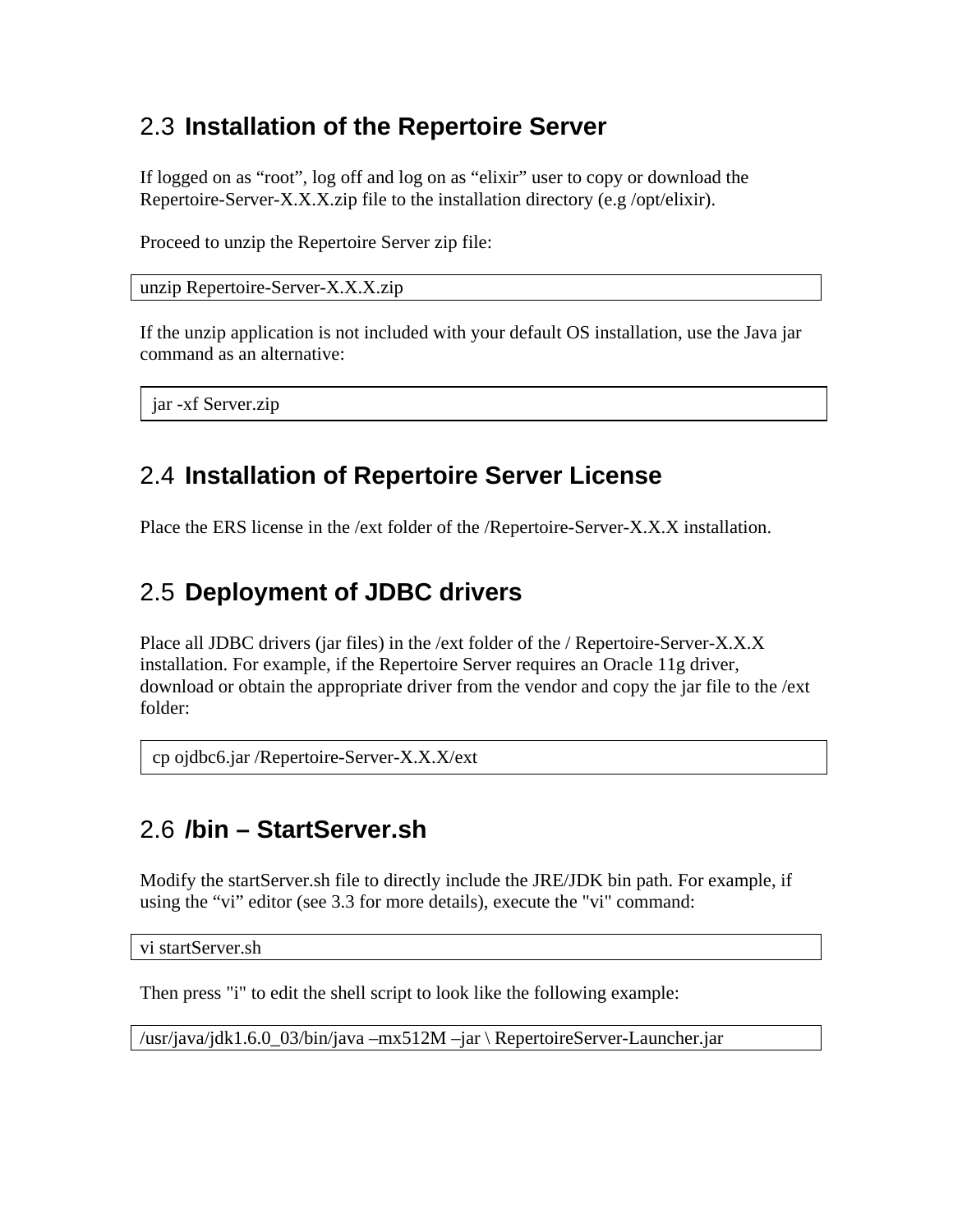# 2.7 **Executing startServer.sh**

Log on as "elixir" and not as "root" when executing the startServer shell script for the first time. At the /bin directory, execute the startServer shell script:

nohup ./Repertoire-Server-X.X.X/RepertoireServer/bin/startServer.sh &

Note that this will allow Repertoire Server to be able to continue to run after user has logged out of the terminal.

# 2.8 **Verifying successful startup of the Repertoire Server**

To check that the Repertoire Server has started successfully, the following command can be issued.

A PID consisting of numbers will be assigned to this process

ps –ef | grep "Repertoire"

#### 2.9 **Stopping the Repertoire Server**

The Repertoire Server can be stopped using the admin username and password by executing the stopServer shell script found in the /bin directory of the Repertoire Server installation:

```
./stopServer.sh --user username --pass password
```
For more help,

./stopServer.sh --help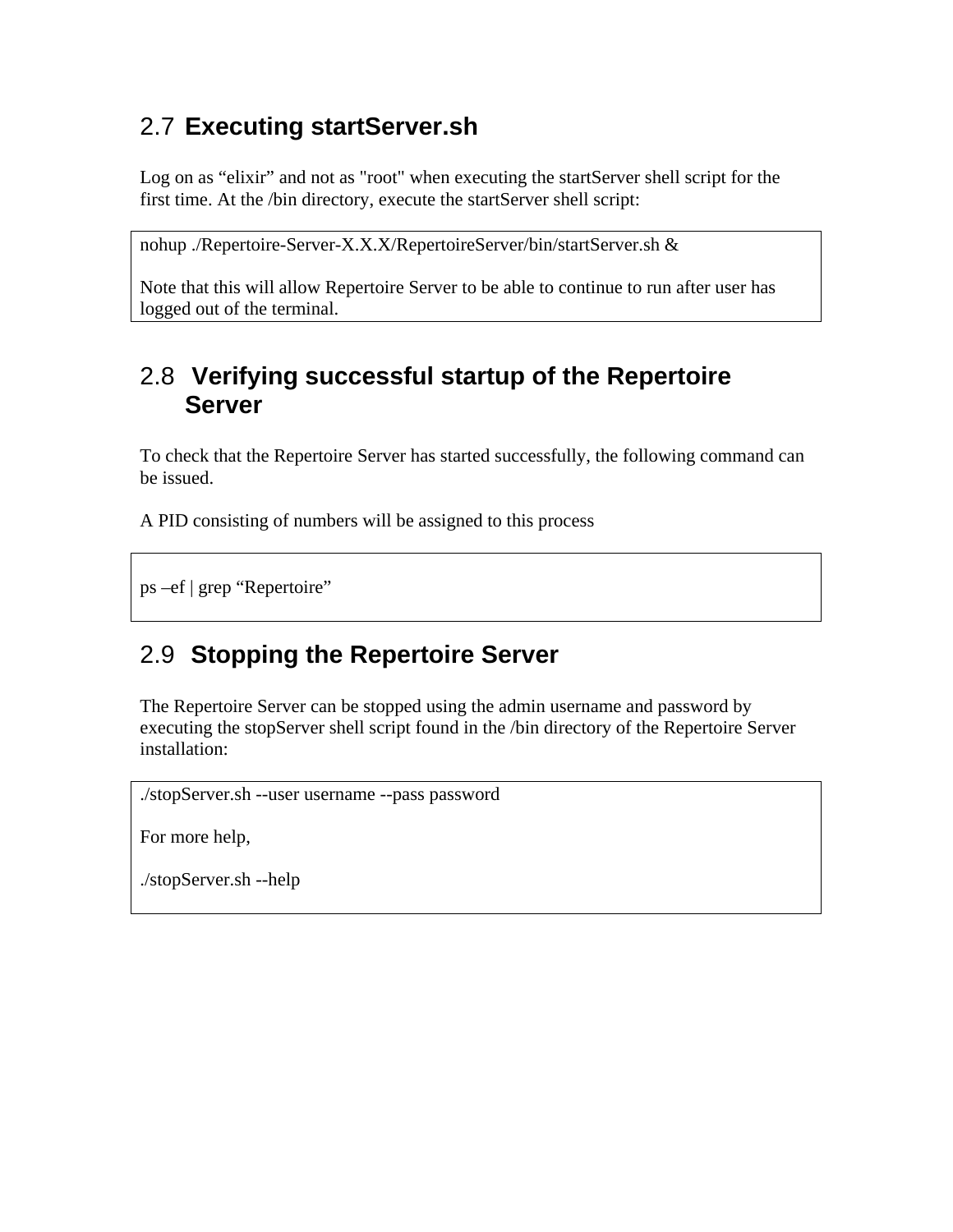# **3 Others**

# 3.1 Forced Shutdown of the Repertoire Server

Only when absolutely necessary (e.g the stopServer.sh fails or is not responding), execute the "kill" command followed by the process id at the terminal level to force a shutdown of the Repertoire Sever:

kill [process ID]

The process ID of the Repertoire Server can be obtained by running the "ps -ef" command.

#### 3.2 Running Elixir Repertoire Server in secure mode

To run the Repertoire Server in secure (https) mode, create an "ssl" subdirectory in the /config directory. Run the following command within /ssl :

```
keytool -keystore keystore -alias jetty -genkey -keyalg RSA
```
Enter a password when prompted and answer the questions accordingly. Press enter to leave the key password the same as the password. Edit ERS2.xml:

vi ERS2.xml

Then press "i" to disable plain mode and edit the following:

<!-- use these for secure mode (https) --> <ers:property name="Secure">true</ers:property> <ers:property name="Port">8443</ers:property> <ers:property name="Password">secret</ers:property>

Change the <ers:property name="Password"> property to the password that was provided to the keystore.

Users who access the Repertoire Server in secure mode are now required to input the respective URL using https protocol:

https://hostname:8443/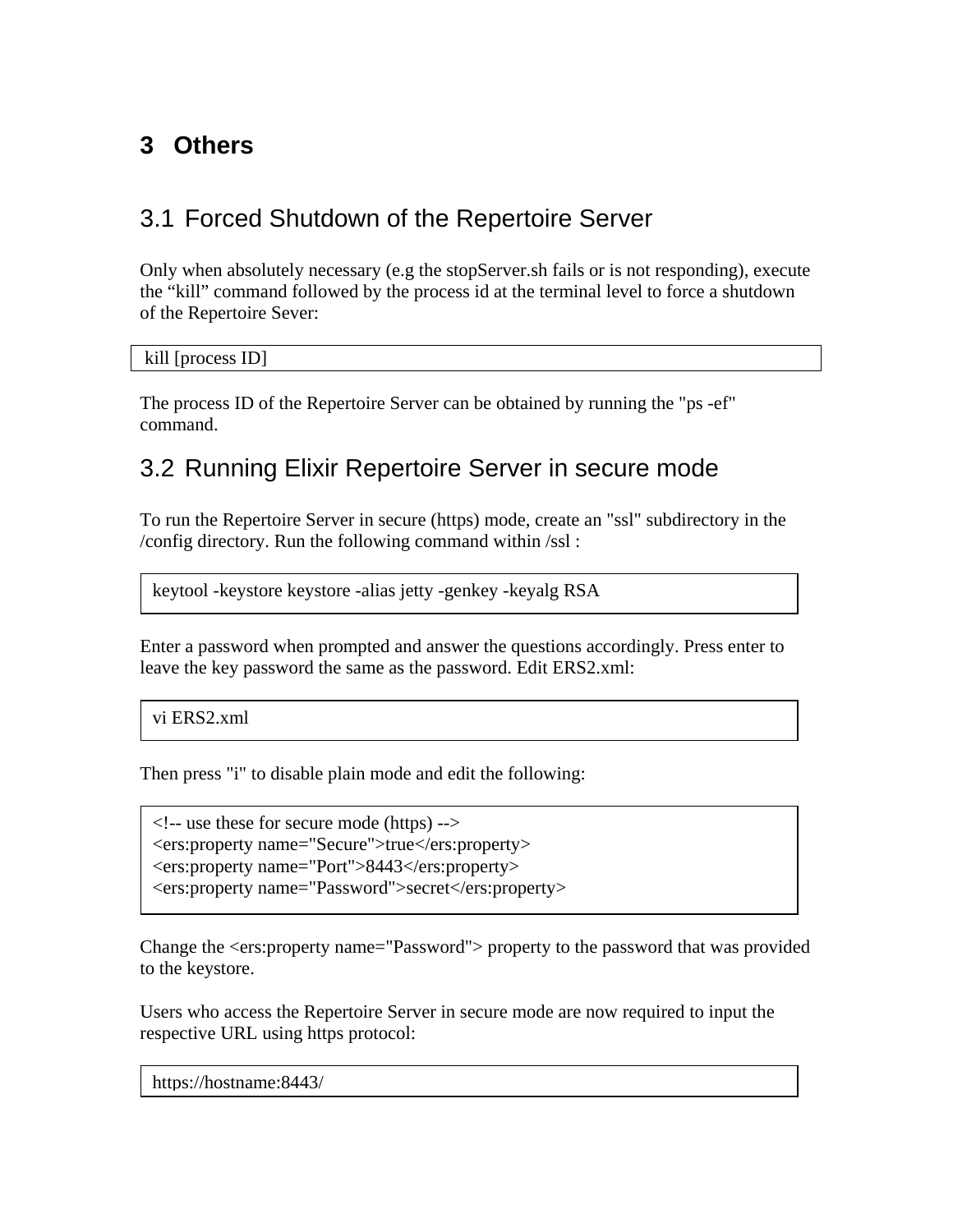During their first log in attempt, users will be prompted to accept the certificate

#### 3.2.1Encrypting the password for secure mode access

Password encryption must be carried out using the same version of Java used to run the Repertoire Server. To encrypt the password, go to /bin and run encrypt.sh:

./encrypt.sh password

The system will return an encrypted string. Copy the encrypted string and edit the password parameter ERS2.xml as shown in the example below:

```
<ers:property name="Secure">true</ers:property> 
<ers:property name="Port">8443</ers:property> 
<ers:property name="Password" 
encrypted="true">/RGVXI0+wfThMDABrZyz+w==</ers:property>
```
#### 3.3 Basic vi commands

Below are some basic vi commands used to edit the configuration files within the terminal environment.

To edit a file:

| vi [filename]     |             |                 |
|-------------------|-------------|-----------------|
|                   |             |                 |
| <b>Navigation</b> | <b>Keys</b> | <b>Alt Keys</b> |

| Navigation | <b>Kevs</b> | Alt Keys    |
|------------|-------------|-------------|
| Left       |             | Left arrow  |
| Right      |             | Right arrow |
| . Jr       | v           | Up arrow    |
| Jown       |             | Down arrow  |

To insert (edit):

i

Other commands:

| <b>Key input</b> | <b>Description</b>         |
|------------------|----------------------------|
| :w [filename]    | Saves the current document |
|                  | Quits the editor           |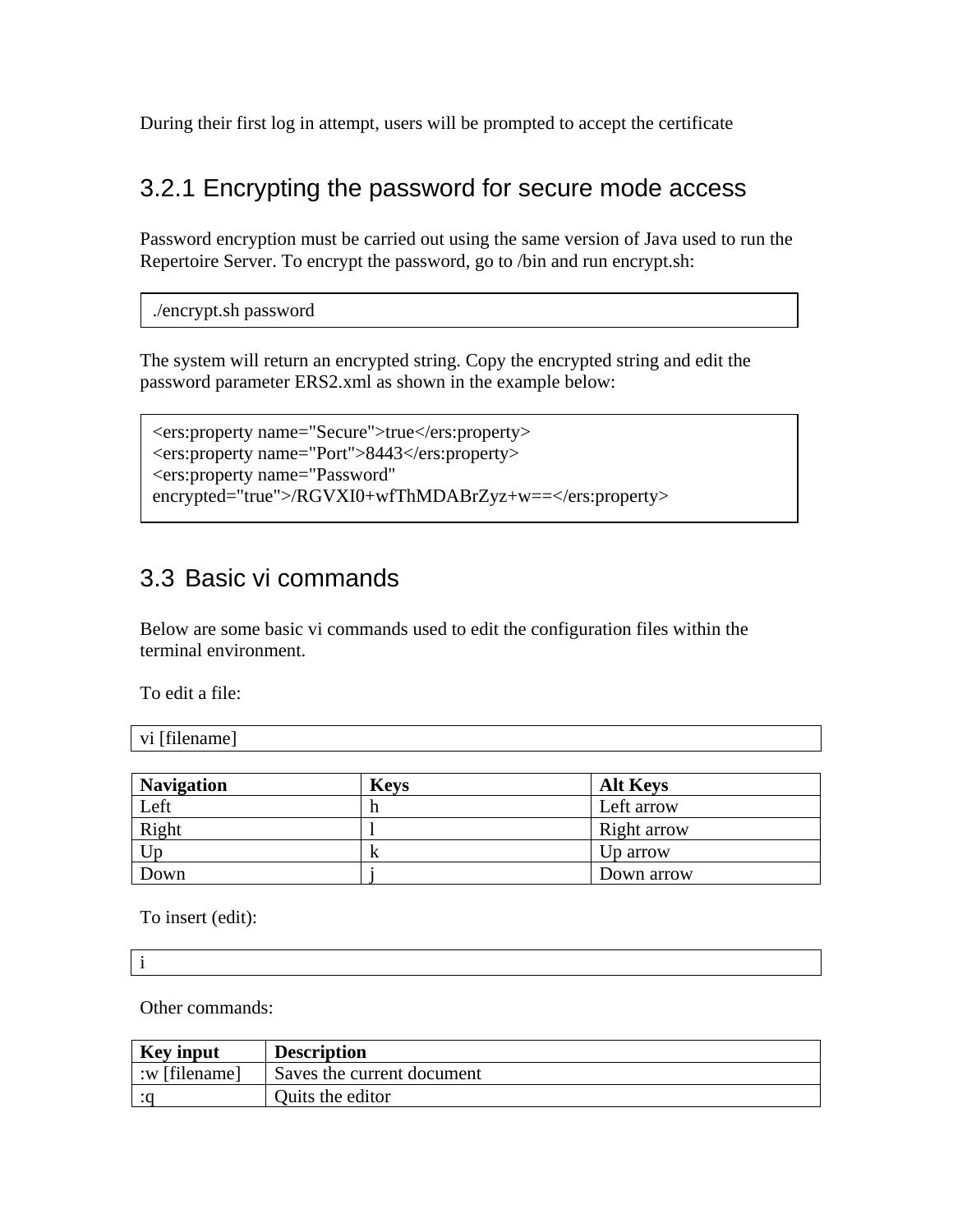| $:wa$ or $: x$ | Save and quit the editor                      |
|----------------|-----------------------------------------------|
| :e [filename]  | Loads the specified file name into the editor |

More information on using the vi terminal editor can be found here: http://en.wikipedia.org/wiki/Vi